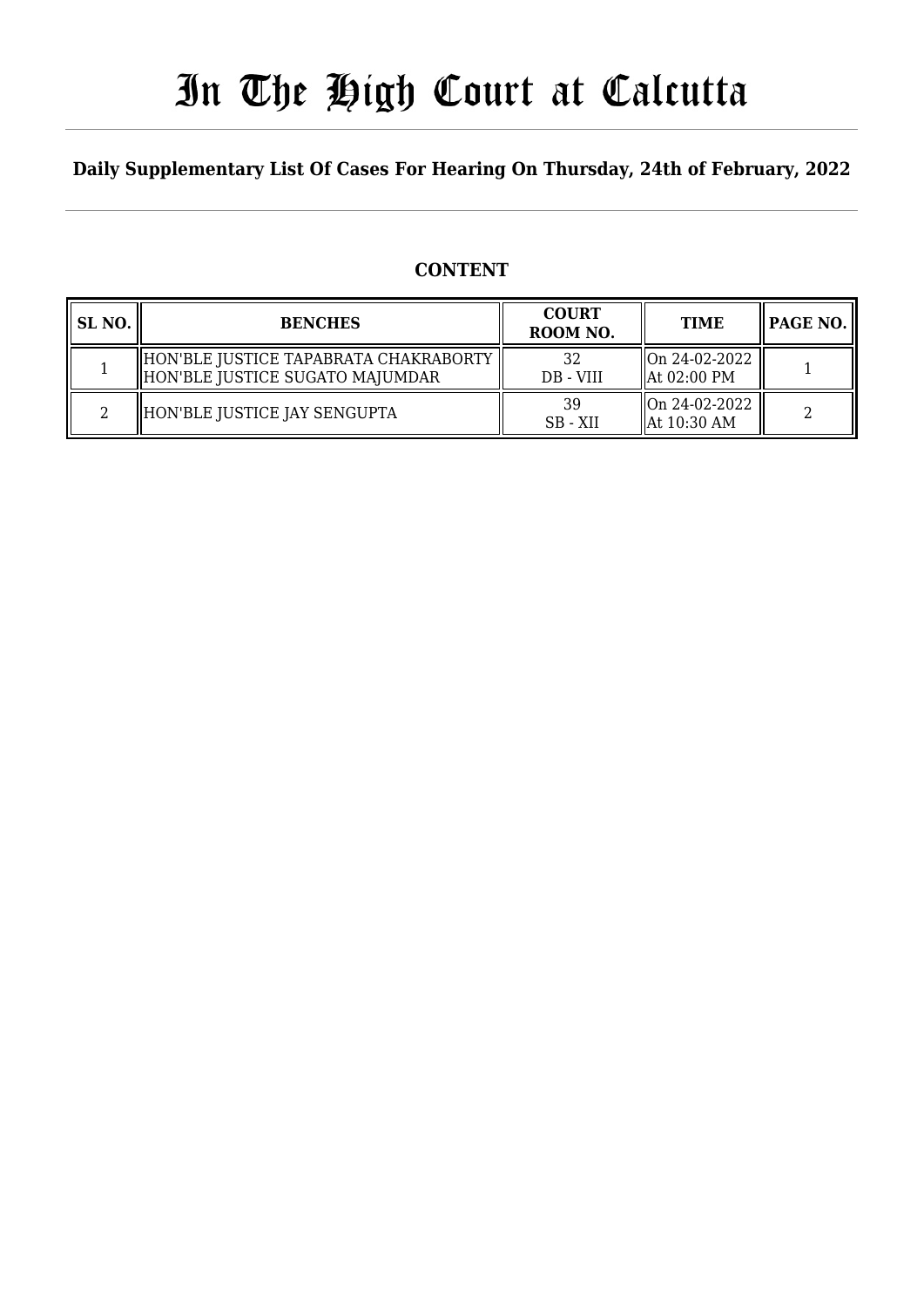

# Calcutta High Court **In The Circuit Bench at Port Blair**

## **Appellate Side**

**DAILY CAUSELIST For Thursday The 24th February 2022**

**COURT NO. 32**

**DIVISION BENCH (DB - VIII)**

**AT 2:00 PM**

**HON'BLE JUSTICE TAPABRATA CHAKRABORTY HON'BLE JUSTICE SUGATO MAJUMDAR**

**(VIA VIDEO CONFERENCE)**

**FROM PRINCIPAL BENCH**

#### **APPLICATION FOR ANTICIPATORY BAIL**

**MUNDA** 

|   | CRM(A)/1/2022  | PRADEEP RAM<br>VS<br>THE STATE (U.T. OF<br>ANDAMAN AND NICOBAR<br><b>ISLANDS</b> ) | <b>ALISHAM</b><br>VENKATESH |
|---|----------------|------------------------------------------------------------------------------------|-----------------------------|
|   |                | <b>APPLICATION FOR BAIL</b>                                                        |                             |
| 2 | CRM(DB)/1/2022 | M. VIGNESHWARAN @<br>VIGNESH<br>VS                                                 | PARDESIA M                  |

THE STATE

IA NO: CRAN/1/2022